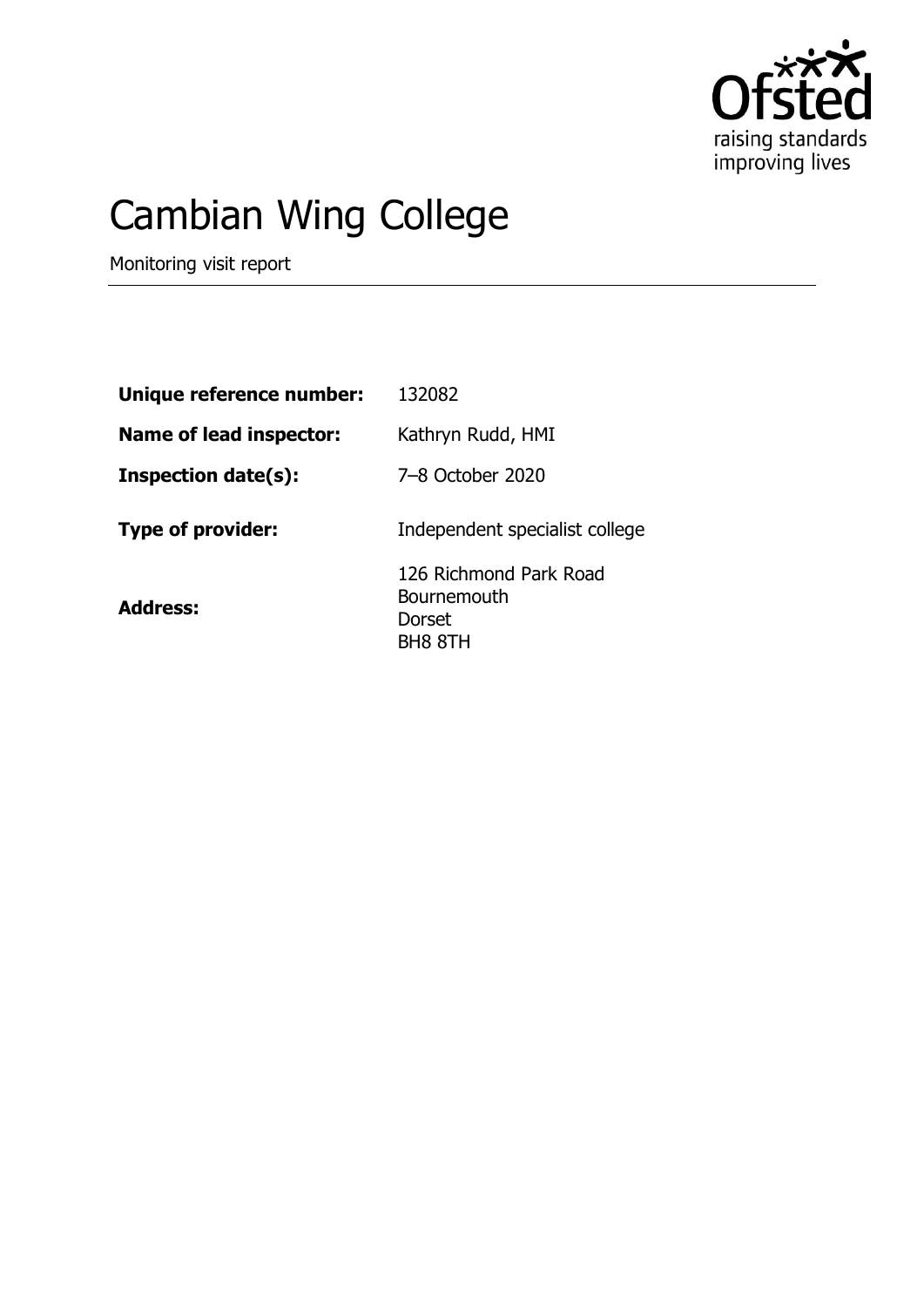

### **Monitoring visit: main findings**

#### **Context and focus of visit**

Cambian Wing College is an independent specialist college providing study programmes for 45 students between 16 and 25 years of age. All have a diagnosis of autism spectrum disorder, often coupled with behavioural and emotional difficulties and mental health conditions. Students either live at home or in one of the Cambian houses located in the nearby community. Cambian Wing College was inspected by Ofsted in November 2016 and the overall effectiveness was judged to be good. Safeguarding was judged to be effective.

This was an unannounced safeguarding monitoring visit following concerns that had been reported to Ofsted and that remain under investigation by another agency. The purpose of the visit was to assess whether the safeguarding arrangements at the college are effective. Inspectors' judgements were informed by actions taken by the provider's leaders and managers in response to the concerns that had been reported to Ofsted, alongside other evidence available at the time of the visit.

Ofsted is aware of the challenges that COVID-19 (coronavirus) is currently posing to those we inspect. During this visit, inspectors took into consideration the impact of any measures being taken by the college to slow the spread of COVID-19. This has included the effect these measures have had on the current attendance of the students and staffing arrangements.

#### **Themes**

**How do leaders and managers ensure that they comply with the relevant safeguarding requirements, and how effectively do they apply safeguarding policies and procedures to ensure that all students are kept safe?** 

**Reasonable progress**

Leaders have established safeguarding processes that comply with relevant requirements. They are well designed and meet the needs of their students. For example, they track carefully small variations in students' behaviour and use this information to identify any underlying issues. Leaders use daily staff briefings to share information about each student. They hold weekly meetings to monitor closely the most vulnerable students. As a result, student issues rarely escalate, and physical restraint is rare.

Staff undertake appropriate mandatory safeguarding training, which is updated at least annually. Leaders have redesigned the training programme to ensure that staff improve their knowledge of students' diagnoses. For example, leaders have introduced weekly training on topics such as pathological demand avoidance. Staff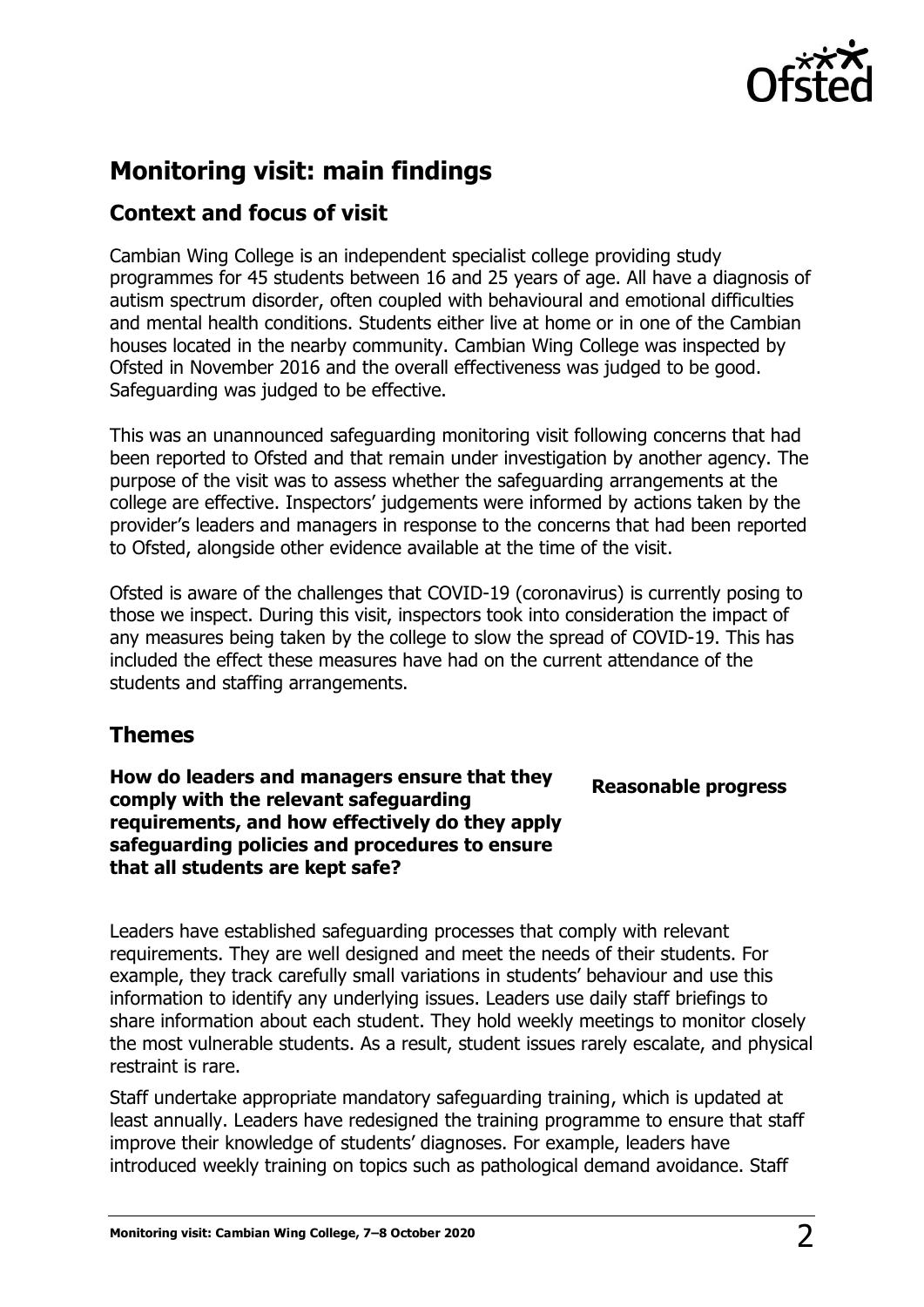

particularly value the sessions with guest speakers, who have first-hand experience of specific conditions.

Leaders have developed strong links with a range of organisations, which helps them gain information about potential students' needs and aspirations. They use this information carefully to assess whether they can meet their needs. Leaders have introduced a new risk assessment process that helps them prepare for new students joining the college. This includes working with current students to help them accept and support new students. As a result, the majority of students cope well with the move to college, even those who have had extended periods out of education.

Leaders have reviewed and modified their safeguarding procedures and provided additional staff training in response to recommendations from local agencies, such as the local authority and college safeguarding audits. However, governors have taken too long to identify and set safeguarding actions for leaders. This means that they are unable to assure themselves that leaders' actions are having the required impact.

## **How effectively do staff respond to safeguarding concerns? Reasonable progress**

Staff respond promptly and effectively to students' concerns. They treat students as adults and provide personalised, sensitive support. Students value their approach.

The college has three designated safeguarding staff who spend much of their time working with staff and students across the college. They model how staff should work with young people. As a result, staff and students share potential concerns with the safeguarding team, which provides ongoing advice and support.

Therapists and education and support staff work together closely to ensure that they understand and respond effectively to individual students' requirements, for example in understanding when students find it difficult to verbalise their concerns and instead use negative behaviours to communicate.

Staff encourage students to reflect on and improve their behaviour after any incident. Managers support staff to consider their own approaches with students and to identify any additional training needed. Staff appreciated the individual meetings introduced by line managers during COVID-19 restrictions to check on their health and well-being.

Staff highlight that keeping safe online is a significant issue for many students. Online safety is reinforced in lessons and through one-to-one support. Staff use social media examples to help students understand concepts such as the difference between opinion and fact.

Staff identify students who may be at risk of radicalisation and monitor their activities carefully. They work closely with local agencies to gain additional assistance. Therapists and behavioural staff provide support for families to help ensure that any strategies used with students at college are also used consistently at home.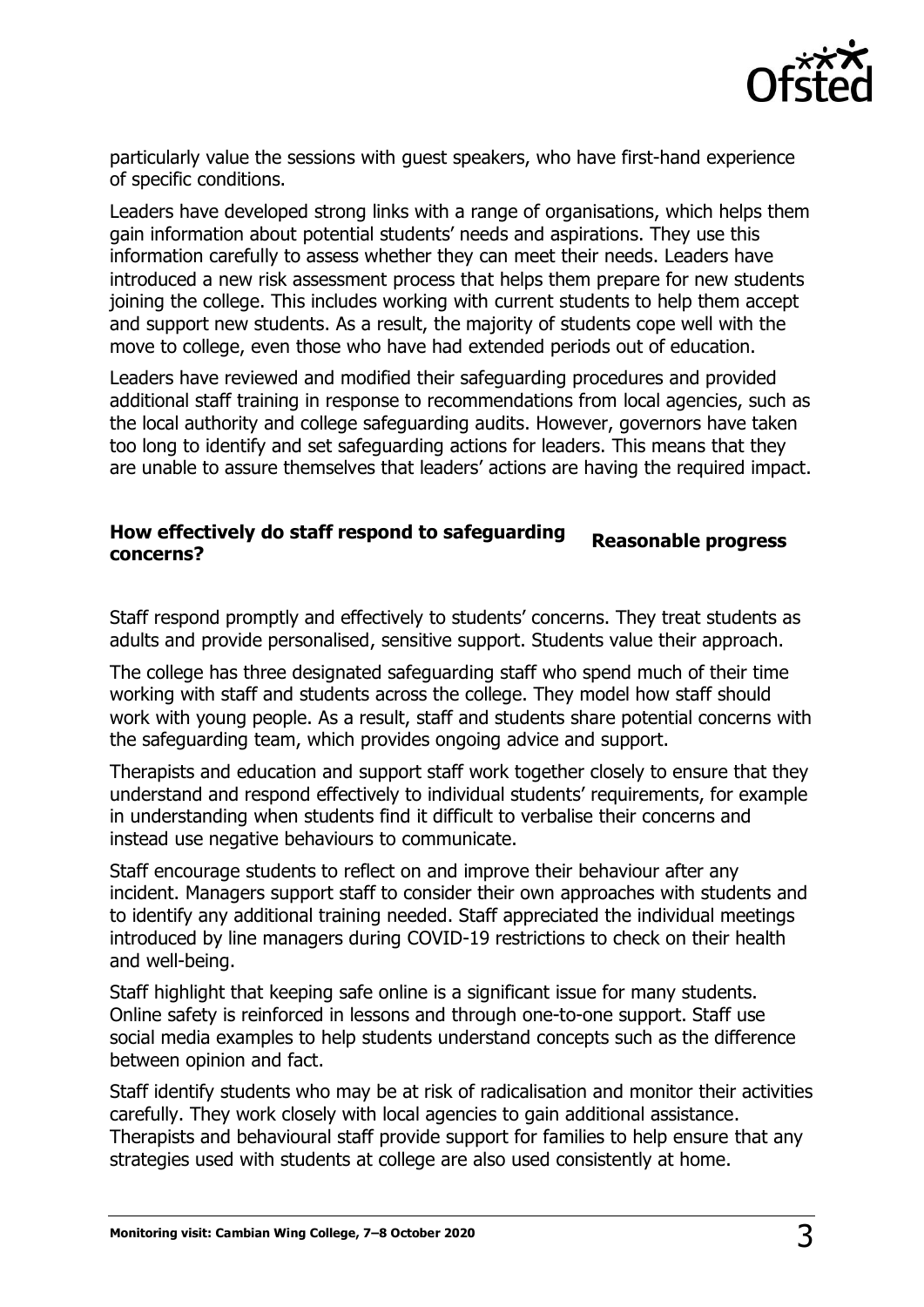

Staff have introduced new contact procedures, including daily phone calls to students and parents and carers, to help monitor students' attendance. However, it is too early to see the effectiveness of these strategies.